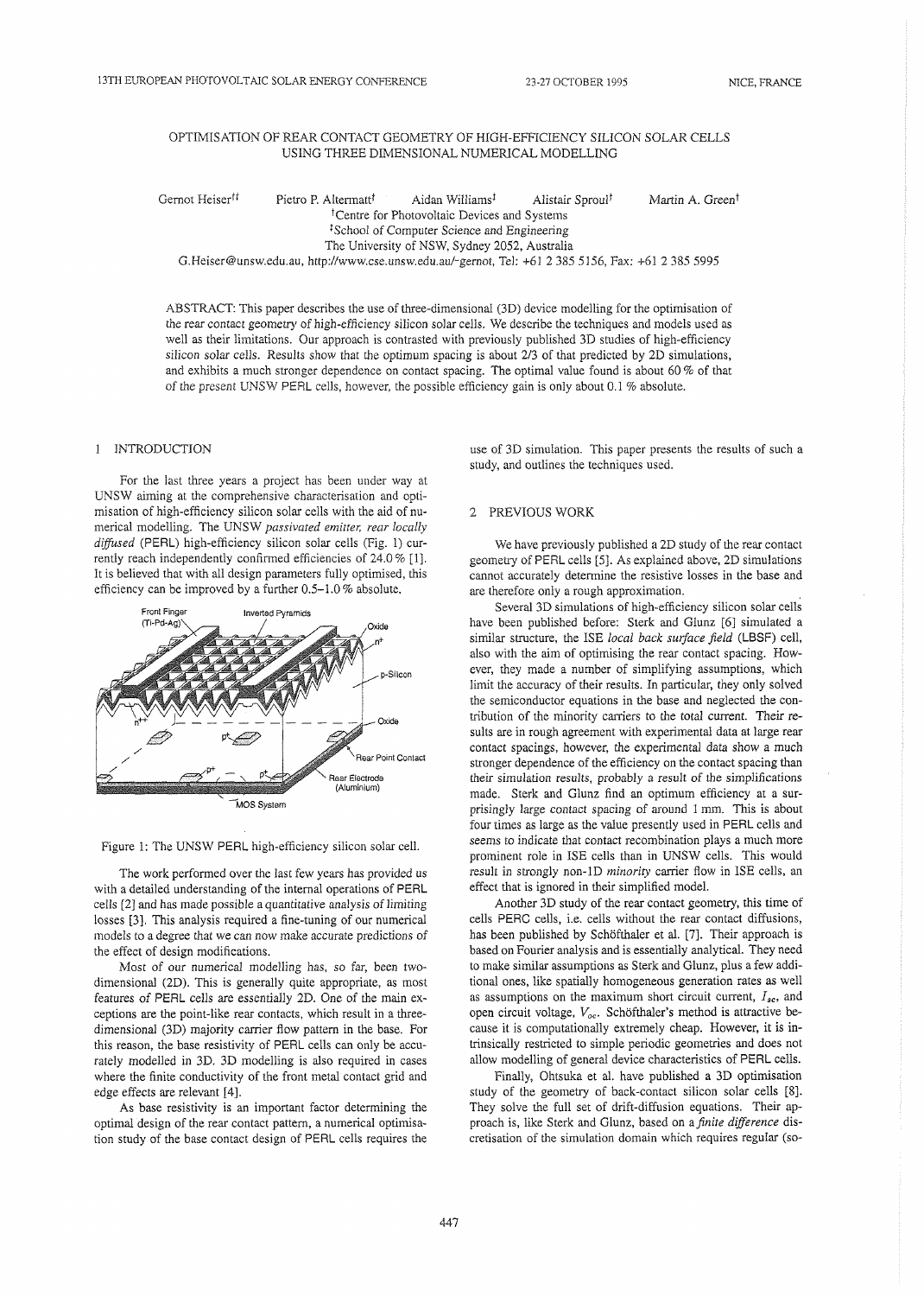called *tensor-product)* meshes and, for geometries such as those of solar cells, results in very big grids. For a simulation domain of only  $50 \times 50 \times 50 \mu m^3$  (about two orders of magnitude smaller than ours) they end up with 187,500 grid points and require a supercomputer for their simulation. It is difficult to see how their approach could work on PERL cells.

Our work presents the first use of full 3D modelling, without simplifications, to such large devices as the UNSW PERL silicon solar cells.

### 3 THREE-DIMENSIONAL SIMULATIONS

Our simulations use the 1/2/3D device and circuit simulation package DESSIS developed at ETH Zurich [9]. We solve the full semiconductor equations in the whole device without any further simplifications. The simulations account for mobility degradation through impurity scattering and velocity saturation, doping-dependent minority carrier lifetimes, Auger recombination and recombination at metallised and oxidised surfaces. Band-bending effects resulting from fixed oxide charges and metal/silicon work function differences are fully included. Processing-dependent parameters are, as far as available, based on measured parameters of actual UNSW PERL cells, other parameters are based on fits to measured dark and illuminated I-V curves. The parameter values are summarised in Table 1.

| wafer thickness           | $370 \,\mu m$                                                |
|---------------------------|--------------------------------------------------------------|
| front contact spacing     | $F = 800 \mu m$                                              |
| rear contact spacing      | $R = variable$                                               |
| emitter doping            | gaussian profile, $1 \mu m$ deep,                            |
|                           | $5 \times 10^{18}$ cm <sup>-3</sup> , 200 Ω/□                |
| emitter contact diffusion | $10^{20}$ cm <sup>-3</sup>                                   |
| base doping               | $1.4 \times 10^{16}$ cm <sup>-3</sup> (1 $\Omega$ cm)        |
| base contact diffusion    | $5 \times 10^{19}$ cm <sup>-3</sup>                          |
| mobilities                | doping dependent                                             |
| bulk lifetime             | Kendall formula, $\tau_{\text{max}} = 2 \,\text{ms}$         |
| Auger recombination       | $C_n = C_p = 1.2 \times 10^{-30} \text{ cm}^6 \text{s}^{-1}$ |
| surface recombination     |                                                              |
| front                     | $S_e = S_h = 2000 \text{ cm s}^{-1}$                         |
| rear                      | $S_e = 50 \text{ cm s}^{-1}$ , $S_h = 20 \text{ cm s}^{-1}$  |
| rear surface band bending |                                                              |
| oxide charge              | $Q_f = +1.3 \times 10^{11} q \text{ cm}^{-2}$                |
| barrier voltage           | $V_{h} = -0.51$ V                                            |
| contact resistance        | $\rho_c = 10^{-6} \Omega \text{cm}^2$                        |

Table 1: Parameter values used in simulations.

Note that the values of the rear surface recombination velocity given in Table 1 are smaller than those actually measured for UNSW PERL cells  $(S_n = 1000, S_p = 10 \text{ cm/s})$ . However, we found indications for several kinds of traps with different ratios of electron/hole capture cross sections. Due to the injectionlevel dependent nature of surface recombination [5], different trap types are active under different operating conditions. We found that when using a single-trap model, the values given in Table 1 produce the best agreement between simulation and experiment. Details are subject of a forthcoming paper.

As edge effects and the resistivity of the metal fingers are not relevant to this study, symmetry arguments allow, without loss of accuracy, a restriction of the simulated volume to a region given as *haIf the front finger spacing* by half *the rear contact spacing* by *wafer thickness,* see Fig. *2.* 

This symmetry argument, however, only works if the rear contact spacing,  $R$ , is an integer fraction of the front contact spacing, F. For a PERL cell with  $F = 800 \mu \text{m}$ , this restricts the possible values of  $R$  to the sequence



Figure 2: 3D simulation domain for a PERL cell with  $F =$  $800 \,\mu \text{m}$ ,  $R = 267 \,\mu \text{m}$ .

800,400,267,200,160,. . . pm, see Fig. **3.** This is not a serious limitation as the allowed values are reasonably dense in the vicinity of 250  $\mu$ m, the value of R used in present PERL cells.



Figure 3: Simulation domains for different values of the contact spacing ratio  $F/R$ : 1 (left), 2 (middle), and 3 (right).

A particular difficulty of this study is that simulated cell characteristics, particularly  $I_{sc}$ , tend to be very sensitive to the density of the simulation mesh. A high density of mesh points is required around the rear contacts, as this is the area where the 3D effects are strongest. However, in order to keep the total mesh sizes reasonable, it is not possible to use the same high mesh density everywhere near the rear surface. This can lead to problems when comparing simulation results for different grid geometry, as these use different simulation meshes, with different location and extent of highly refined regions. Simulation meshes must be carefully designed to ensure that such results are really comparable.

| case |          | $F/R$ of |      | simulated                      |
|------|----------|----------|------|--------------------------------|
|      | contacts | domain   | mesh | $I_{sc}$ [mA/cm <sup>2</sup> ] |
| 111  |          |          |      | 41.101                         |
| 777  |          |          |      | 41.091                         |
| 171  |          |          |      | 41.075                         |
| 177  |          |          |      | 41.078                         |

Table 2: Influence of mesh on simulated  $I_{sc}$ .

Table 2 shows simulations performed to investigate the extent of this *discretisation error*. The cases labelled "111" and "777" are normal simulations for  $F/R = 1$  and  $F/R = 7$  respectively, they differ in  $I_{sc}$  by only 10  $\mu$ A/cm<sup>2</sup>, or 0.02 %. "171" and "177" are special test cases. Both use the smaller simulation domain corresponding to  $F/R = 7$ , while using only one rear contact (as for the  $F/R = 1$  case). They differ in that "171" uses the mesh of the  $F/R = 1$  simulations (restricted to the smaller domain) while "177" uses the  $F/R = 7$  mesh. The resulting  $I_{\text{sc}}$  values differ by 3  $\mu$ A/cm<sup>2</sup>, or 0.007 %. We can therefore be assured that the discretisation error will not influence our results.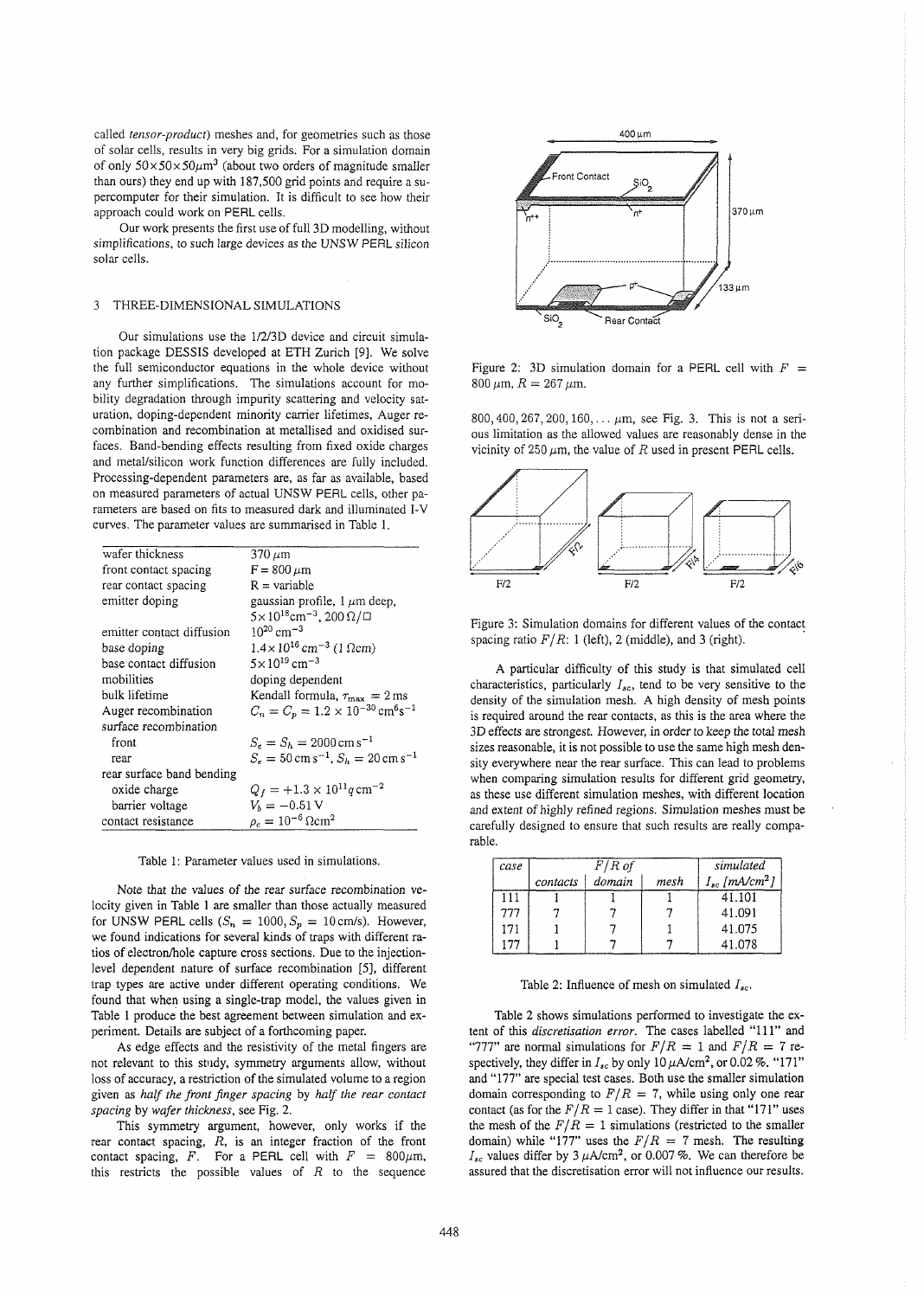

Figure 4: Partial view of simulation mesh for  $F/R = 7$ , consisting of 122,067 points. The picture shows the mesh on the outside of the simulation domain viewed from the bottom righthand corner. The refinement around two of the contacts can be seen.

The resulting mesh sizes varied between 60,000 and 200,000 points, depending on the value of  $F/R$ ; Fig. 4 shows a typical example. CPU time requirements for the simulation of a full I-V curve were of the order of 3-5 days on a 60MHz Sun SPARCstation 20 with 256 Mbyte of RAM.

The present PERL design uses a rear contact spacing of  $250\mu$ m, where the contacts are  $10\times10\mu$ m<sup>2</sup> large, corresponding to a metallisation fraction of 0.14 %. While our simulations show that the contact size is not a limitation in present cells and smaller contacts could produce efficiency advantages, particularly at smaller spacings, technical limitations presently prevent the use of smaller contacts. In our study we therefore fixed the rear contact size at  $10 \times 10 \mu m^2$ .

For comparison, we also performed 2D simulations. There are two ways to perform a 2D simulation "corresponding" to a 3D one: A cross section of a 3D domain results in a 2D model of a device with rear contact fingers of a width identical to the width of the 3D point contacts (10  $\mu$ m), and hence a much larger metallisation fraction (3.75 % vs. 0.14 % for  $F/R = 3$ ). Alternatively, the metallisation fraction can be kept constant, resulting in a 2D model with very narrow fingers (0.375  $\mu$ m vs. 10  $\mu$ m for  $F/R = 3$ ). As the metallisation fraction determines the current crowding and thus the dominating resistive losses within the base, we modelled both of these extreme cases.



Figure *5:* Efficiency and base resistivity of PERL cell according to 2D and 3D models, both using the same metallisation fraction.

### 4 RESULTS

Fig. 5 shows the calculated AM1.5G PERL cell efficiency as a function of the rear contact spacing. It can be seen that the 3D model predicts an optimum efficiency at a contact spacing of around 150  $\mu$ m, while 2D simulations predict an optimum spacing of about 250  $\mu$ m (consistent with [5]). The 3D results show a much stronger decrease of efficiency with larger contact spacing. This is a consequence of the increased base resistance resulting from the crowding of the majority current in the vicinity of the rear contacts, as can be seen in Fig. 6: 2D simulations, even when using the same metallisation fraction as in 3D, significantly underestimate the base resistance. The 2D value of the base resistance is only weakly dependent on the metallisation fraction.



Figure 6: Internal series resistance of a PERL cell with  $R =$  $267 \,\mu m$  according to 2D and 3D models.

The underestimation of the base resistance in 2D results in an overestimation of the fill factor: Fig. 7 shows that in 3D the fill factor reduces strongly with increasing contact spacing, while in 2D it is essentially constant.



Figure 7: Fill factor of a PERL cell as a function of rear contact spacing according to 2D and 3D models (same metallisation fraction), ignoring metal resistance.

At small contact spacings the efficiency drops due to a decrease in  $V_{oc}$  as shown in Fig. 8. The drop in  $V_{oc}$  results from an increase in recombination, an effect of the larger fraction of the rear surface being covered by  $p^+$  diffusions at smaller contact spacings. This effect is overestimated by 2D simulations. Consequently, 2D simulations underestimate PERL cell efficiency at small contact spacings (compare Fig. 5).

Note that due to the extremely low recombination losses in PERL cells, our simulations showed negligible dependence of  $I_{sc}$ on the contact spacing.

The combination of the effects discussed above results in a shift of the maximum of the efficiency as obtained from 2D